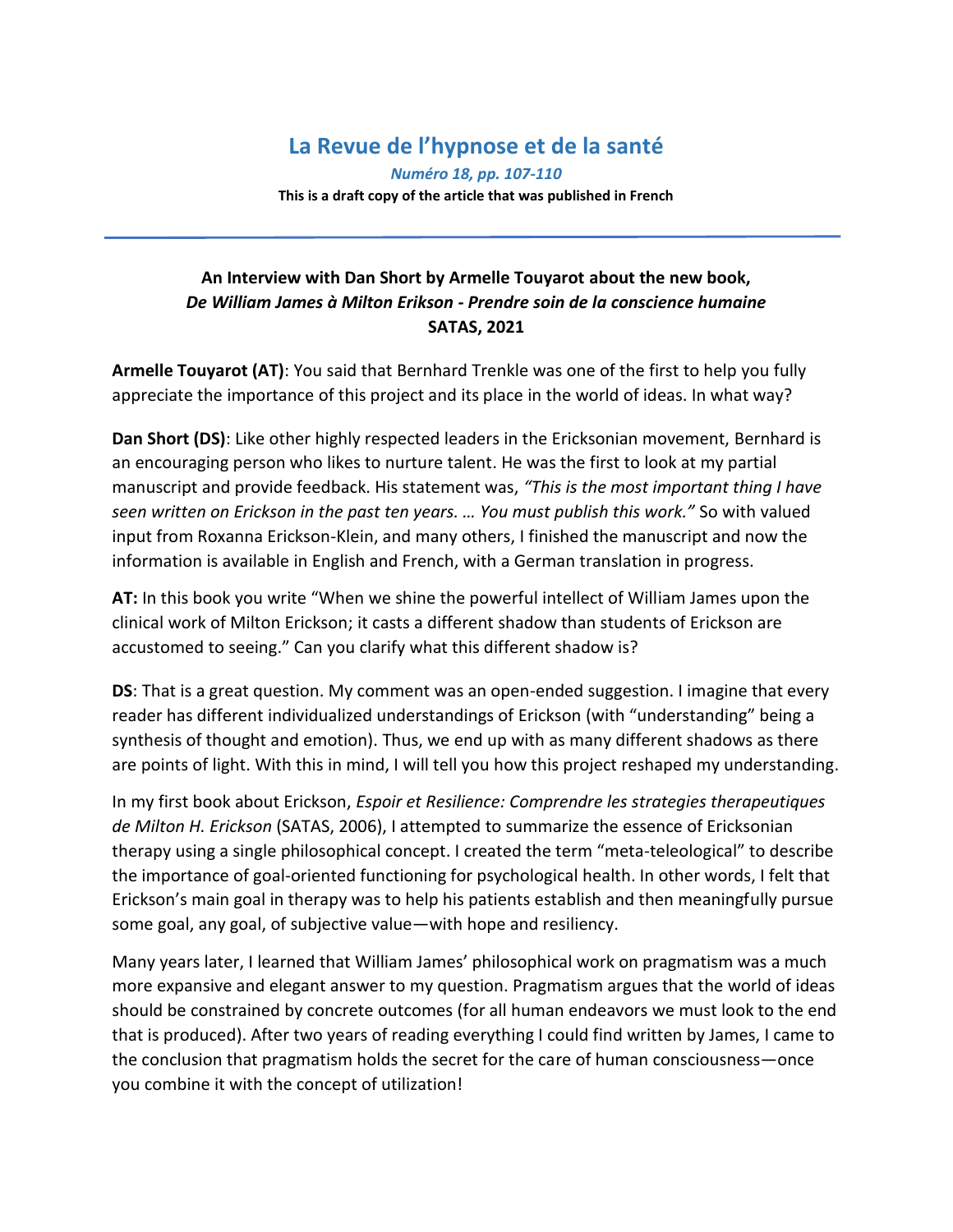The most important statement in my book is made at the end of the introductory chapter: *"…the combined contributions of James and Erickson overlap in the realization of human potential, such that natural gifts, weaknesses, and biological instincts are garnered for practical application. James's philosophy of pragmatism establishes the foundation for these dynamics, which Erickson develops further in his philosophy of utilization. As we will soon see, the secret to the care of human consciousness is the utilization of who we are toward some practical end."* The celebrated neurologist Michael Merzenich puts it another way, *"The human brain is essentially a problem-solving machine."* Modern studies in neuroplasticity suggest that for our neurological machinery to operate correctly, we must always have a set of emotionally compelling, and concretely achievable goals (practical outcomes) towards which we strive.

**AT:** James' doctrine of pragmatism is not well known in France. I would like for you to explain it further. Also, Thierry Servillat wonders if modern therapeutic hypnosis could have been born from the integration of American pragmatism to nineteenth century hypnosis. What was the contribution of pragmatism to Ericksonian psychotherapy?

**DS**: The answer to this complex question can be summed up in three words. According to Jeff Zeig, Erickson's central mandate was, *"Use what works."* Later, solution focused therapists would apply the same pragmatic principle, *"If what you are doing is not working, try something different."* Pragmatism is essentially the triumph of observable outcomes over theoretical doctrine. From this philosophical approach comes greater flexibility and ingenuity.

**AT:** In therapeutic hypnosis, we mainly learn to work with unconscious processes, everything that for Erickson was not conscious. You wrote, "these two giants -- Milton H. Erickson and William James -- shaped the modern conceptualization of human consciousness and its care." When you talk about the care of human consciousness, what do you mean?

**DS**: I heard Erickson state in a lecture that the care of human consciousness began with the introduction of psychosomatic medicine. But this early medical endeavor still reflected René Descartes' duality—the body versus the soul. The body was the providence of science-based medicine. The care of the soul belonged to the church. Thus, psychosomatic medicine was care for the sake of the body. James was the first to critically define human consciousness in psychological terms (in a 1904 paper titled, *"Does 'Consciousness' Exist?"*) and to argue for "mind care." James also conceived of the concept of neuroplasticity, arguing that the neural systems throughout the body "must be plastic." He reasoned that all psychological phenomena, such as thought and emotion, are an embodied experience and that our lived experiences physically alter our neural pathways. Erickson built on these ideas arguing that any significant or lasting change to the psyche (conscious and unconscious) must be the product of experiential events. Erickson used hypnosis and therapeutic directives to this end. He turned "talk therapy" into a lived experience—the embodiment of new adaptive knowledge.